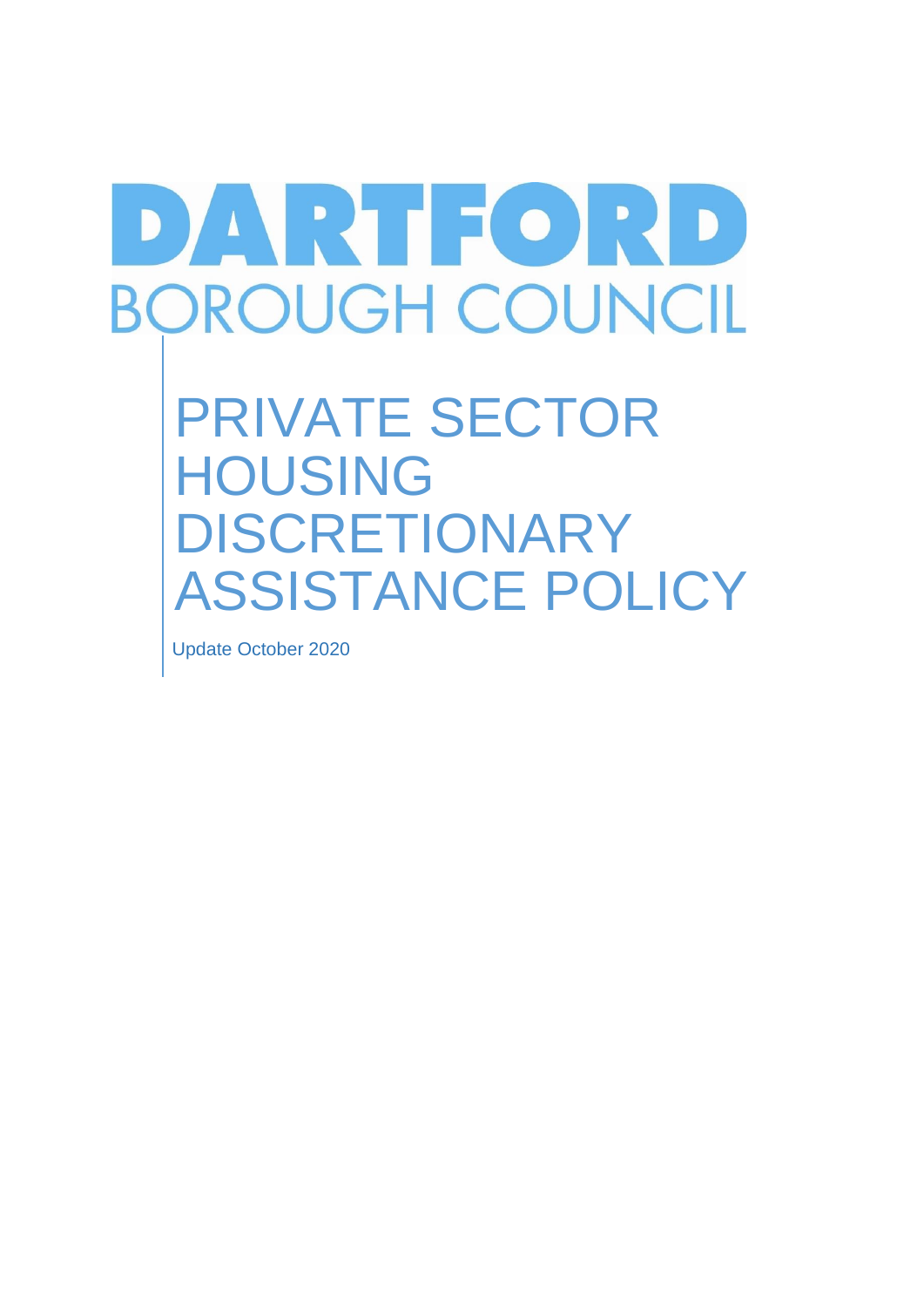# **1. INTRODUCTION**

- 1.1.1. This document sets out Dartford Borough Council's (hereby referred to as 'the Council') policy of assistance pursuant to the Regulatory Reform Order (Housing Assistance) 2002. . This Policy has been adopted under Article 4 of the Regulatory Reform (Housing Assistance) (England and Wales) Order 2002 (RRO). The RRO enables local authorities to develop a means of providing assistance to any resident so they can address local needs and priorities. A local authority must adopt a policy to exercise the powers set out in the Order.
- 1.1.2. The RRO gives authorities a general power to introduce local policies for assisting individuals with renewals, repairs and adaptations in their homes through grants or loans. For example, it can provide authorities a vehicle for funding essential repairs to reduce injury and accidents in the home, to ensure homes are adequately heated, and to expand the scope of adaptations available under the Disabled Facilities Grants (DFG) legislation. Local authorities can also use the RRO to create assistance schemes which help people meet their needs without going through the full DFG process. Schemes such as these can, for example, provide 'fast track' mechanisms for low level adaptations, which do not require a full social care assessment or means test.
- 1.1.3. The Council believes that it is primarily the responsibility of property owners to maintain the housing they own to a satisfactory standard of repair. Nevertheless, the Council is aware that some property owners, including the disabled and the vulnerable, will have difficulty in doing so without assistance.
- 1.1.4. In addition, in 2015, Government announced that up to £500 million of capital funding was being made available for DFGs and related works as part of the Better Care Fund (BCF).
- 1.1.5. The BCF creates a local single pooled budget to incentivise the NHS and local government to work more closely together around people, placing their wellbeing as the focus of health and care services. The BCF also shifts resources into social care and community services for the benefit of the people, communities and health and care systems and maximises the partnership role that the Council has with the NHS. The aim is ensure that people can manage their own health and wellbeing, and live independently in their communities for as long as possible.
- 1.1.6. This Policy sets out how the Council is providing additional assistance to its residents as a result of the RRO and BCF and the range of programmes and packages available to assist people in better maintaining housing they own and/or live in and to assist people to move to more suitable accommodation or provide non-person specific assistance to meet an identified need.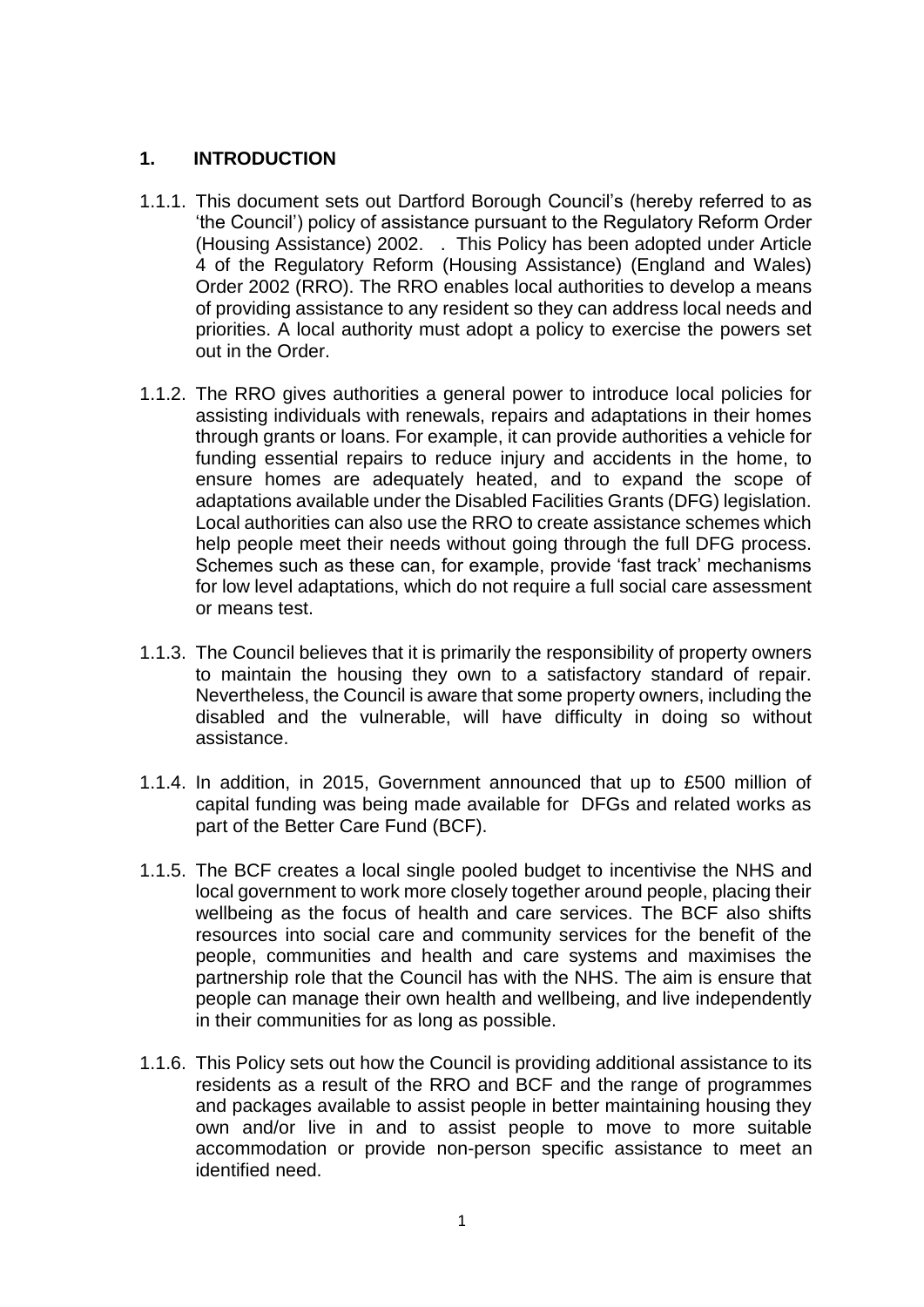- **2.** Under the terms of this Policy the following may be provided.
	- Assisting with essential works such as repairs
	- Provision of necessary equipment
	- Deep cleaning/de-cluttering
	- Enabling homes to be efficiently heated for persons whose long term health conditions or age makes them vulnerable to the cold
	- Non person specific assistance where resources allow
	- Assistance to help disabled people relocate to a suitable property that meets their needs
	- Non-repayable, non-means tested grants for all types of assistance including works to enable people to be discharged from hospital into a safe environment
- 2.1.1. This Policy is therefore intended to cover a range of non means tested services/funding not currently provided through any other means to prevent admissions or readmissions to hospital, improve health and wellbeing and to provide funding to eligible households for, for example, essential repairs or heating installation which, if not carried out, may have a detrimental impact on their health and wellbeing.
- 2.1.2. Eligibility for different programmes will be subject to meeting certain criteria. Exceptions will be considered by a Senior Manager.

# **3. Discretionary Financial Assistance**

- 3.1.1. Historically, the way in which DGF funding could be used was rather prescriptive. However, since the introduction of the Better Care Fund in 2015 and the RRO a wider private sector housing assistance approach is being promoted. The RRO permits housing authorities to assist, directly or indirectly, any person in respect of the acquisition, adaptation, improvement, repair, demolition or construction of housing accommodation and takes a joined-up approach to improving outcomes across health, social care and housing.
- 3.1.2. The following grants are available to persons who meet one or more of the aims of this Policy:

# **4. Hospital Discharge Grant (HDG)**

- 4.1.1. The maximum grant is £10,000.
- 4.1.2. This grant is solely to provide support to local residents being discharged from hospital. Due to the many housing related issues that prevent a timely hospital discharge, a finite list of works cannot be given. However all works associated with the grant must be essential to enable the individual to once again reside in their own home.
- 4.1.3. Examples of works that would be expected to be supported by a HDG include:
	- Moving necessary furniture from upstairs to downstairs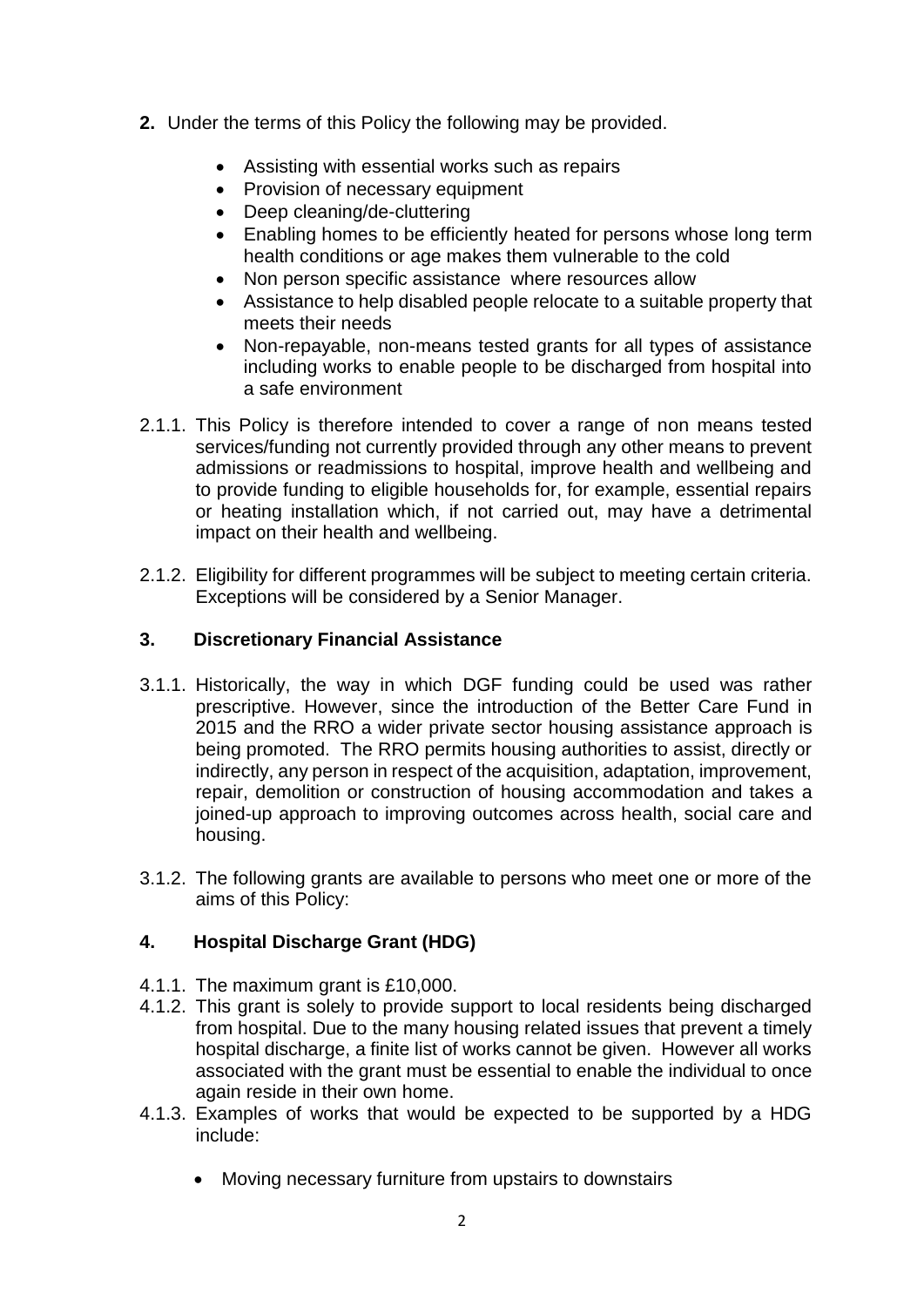- Clearing a room to make it safe, including tackling hoarding
- Deep cleaning a room to make it safe
- Necessary equipment (not provided by any other means) to enable the person to be discharged from hospital, e.g. tilting chairs/boiler repairs or replacements
- Purchasing of essential furniture such as a bed, if this is preventing hospital discharge
- Any other works that are deemed necessary to enable the person to return home to a safe, warm and secure environment; within the scope of this Policy ( to be agreed by the Head of Housing)
- 4.1.4. Applicants for an HDG must be in hospital at the time of referral and awaiting discharge.
- 4.1.5. External organisations can refer applicants to the Council for assessment including local hospitals etc., care navigators, GPs, occupational therapists, health staff and the Health and Housing Coordinator based at Darent Valley Hospital.
- 4.1.6. Confirmation of ownership/tenancy in the Borough will be confirmed prior to discharge. In the case of tenants, only works or the provision of equipment that is not the responsibility of the landlord will be provided.

# **5. Safe and Secure Grant (SSG)**

- 5.1.1. The maximum grant is £10,000.
- 5.1.2. The Safe and Secure Grant is designed to reduce admissions and readmissions to hospital, improve health and wellbeing, to promote independence and to ensure that the person can remain in their own home as long as possible.
- 5.1.3. Applicants should normally be 65 or over **and/or** have a specific ill health diagnosis/disability that affects their ability to remain in their own home without financial assistance (see 7.2. also).
- 5.1.4. Repairs to the house and its environs could include:
	- repairs or modifications to stairs, floors and steps
	- boiler installation or repairs
	- safety and security repairs, including the provision of key safes etc.
	- providing additional property modifications to promote independence for customers with a specific disability or diagnosed condition e.g. dementia or other related conditions
	- any other works that are deemed necessary to enable the person to remain in their own home and prevent hospital admission or readmission within the scope of this Policy (to be agreed by the Head of Housing)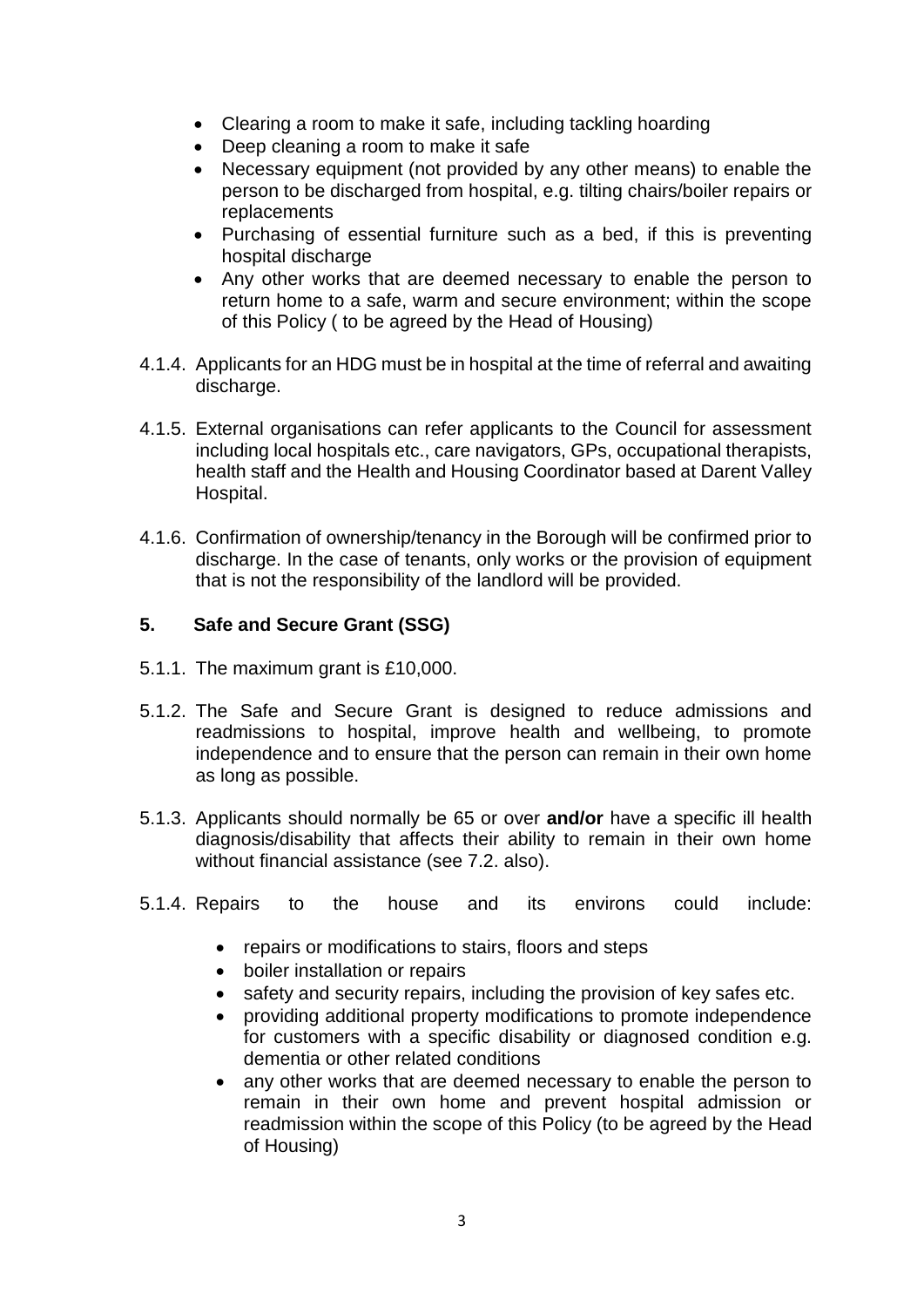5.1.5. Applicants can make a self-referral or external organisations can refer residents to the Council for assessment including local hospitals etc., care navigators, GPs, Occupational Therapists, health staff, Home Improvement Agency and the Health and Housing Co-ordinator based at Darent Valley Hospital.

## **6. Discretionary Assistance Grant (also part of the Council's DFG Policy)**

- 6.1.1. The maximum grant is £15,000.
- 6.1.2. Discretionary Assistance Grant is a non-means tested grant for urgently needed disabled aids/adaptations e.g. straight track stair lift, level access shower, access ramp and the repair/replacement of obsolete or defective equipment e.g. repair to stair lift or wash dry toilet. The purpose of the grant is to assist hospital discharge, prevent hospital admission and provide palliative assistance via a more streamlined process. Applications should be submitted using the Council's Discretionary Assistance application form.

Applicants must be:

- An owner- occupier
- A private sector tenant
- A Registered Social Landlord tenant
- Registered or registerable as a disabled person
- 6.1.3. Works must be recommended by an Occupational Therapist.
- 6.1.4. Applicants may employ the Home Improvement Agency or an Independent Agent to assist them in the process and fees can be included within the cost of the DFG.

# **7. Top up contribution grant for mandatory DFGs**

- 7.1.1. The maximum grant is £10,000.
- 7.1.2. A grant will be made available to the property owner where a person is in receipt of a mandatory DFG but they have a financial contribution towards it, following the statutory means test.
- 7.1.3. Grants will be made available to pay for a person's financial contribution towards DFG works. The application for this grant must be made by the homeowners of the property being adapted.

## **8. Relocation Grant**

- 8.1.1. The maximum grant is £10,000.
- 8.1.2. In appropriate cases where a person is eligible for DFG assistance but the property is unsuitable for adaptation to their specific needs, a Relocation Grant may be offered. This grant will only be available to a disabled person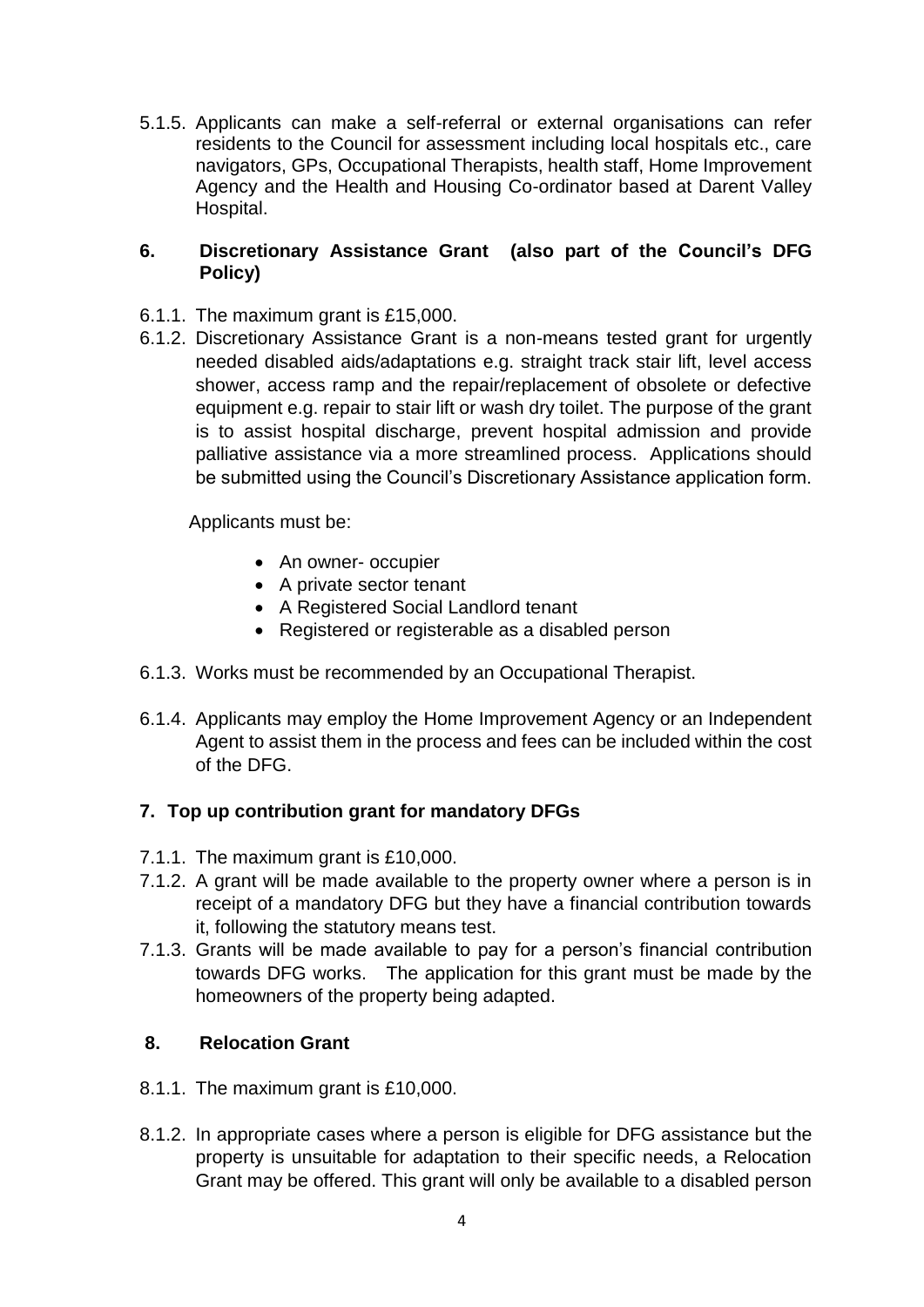following a decision by the Council in consultation with Social Services that the existing property cannot be economically or reasonably adapted to their needs.

- 8.1.3. In the event of the owner occupier having to move to alternative accommodation, it will be a requirement that they sell their existing property to facilitate a move to a property that is considered suitable for adaptations.
- 8.1.4. The applicant may be asked to undertake the statutory means test for a DGFs and/or provide other details to confirm there is financial hardship.
- 8.1.5. If the new property is of less value and the applicants benefit from the equity released, then the new grant may be a NIL approval.
- 8.1.6. Social Services and the Council must agree the suitability of the new property. If the new property requires adaptation, a DFG may also be offered.
- 8.1.7. Eligible items that can be included in the grant:
	- Legal fees (minimum of two quotes required)
	- Stamp Duty
	- Surveyor/ Valuation fees
	- Estate agent fees (minimum of two quotes required)
	- Removal fees (minimum of two quotes required)
- 8.1.8. The Grant is to be approved before costs are incurred.
- 8.1.9. All fees are to be paid in full by the applicant who will then be reimbursed by the grant.
- 8.1.10. All requests for payment are to be supported by relevant invoices from the contractors via the applicant.

## **9. Non person specific assistance**

- 9.1.1. The RRO permits housing authorities to assist, directly or indirectly, any person in respect of the acquisition, adaptation, improvement, repair, demolition or construction of housing accommodation. It gives the power to use BCF and DFG funding as part of a wider private sector housing assistance and improvement approach.
- 9.1.2. Applications for financial assistance will therefore be considered for the funding of adaptation/improvement work for a variety of non person- specific schemes such as providing disabled access to a communal entrance of a residential block and the improvement or acquisition of properties to assist vulnerable persons, including rough sleepers. All applications/schemes will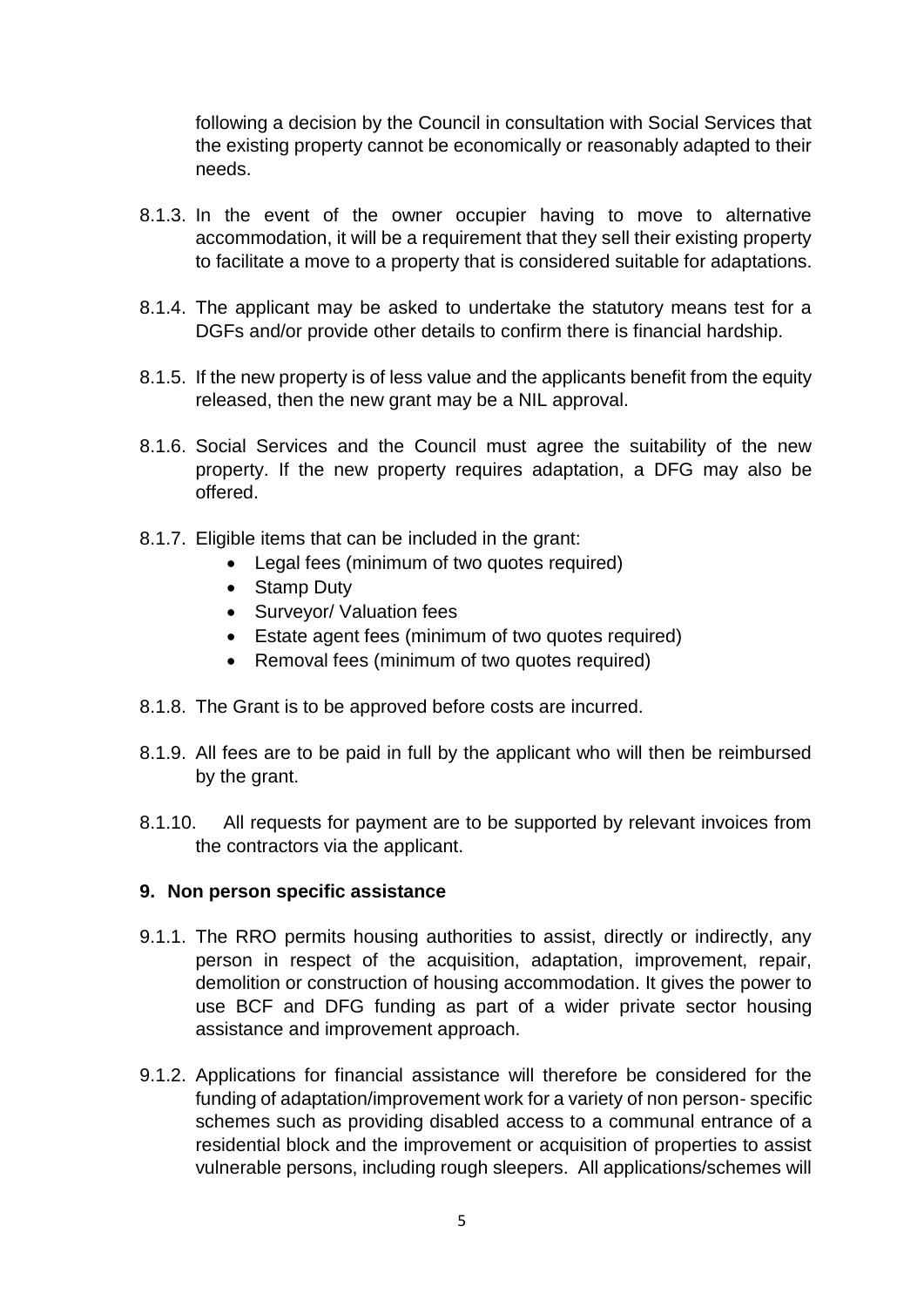be subject to approval by Senior Management and dealt with on a case by case basis, where resources allow.

# **10. Subsidised Handyperson Service & Handyperson Enablement**

# 10.1.1. Handypersons service and materials budget

The Council already subsidises a Handyperson service for local residents through the local Home Improvement Agency run by Peabody SE Ltd. The service undertakes minor repairs of a DIY nature for residents within the borough of Dartford, following checks on repair responsibilities. All clients are expected to cover the cost of materials required to carry out their repairs. The service provides a subsidised service charge of £5.00 per hour (Inc. V.A.T) for labour to residents who receive a qualifying mean tested benefit for those who do not qualify a labour charge of £15.00 per hour (Inc. V.A.T.) will apply.

- 10.1.2. In addition to this, funding is made available for the provision of a handyperson enablement service which offers both discharge and practical support to help people get discharged from hospital more quickly and to prevent admissions to hospital by offering practical solutions to problems around the home.
- 10.1.3. Funding has also been made available for the cost of materials to the enablement service. A capped spend of £500.00 per customer is available without the need to apply for one of the discretionary assistances outlined in this policy. Any cases over this cap will be considered on an individual basis and a final decision made by the Housing Solutions & Private Sector Housing Manager. This service is provide free of charge.

# 10.2. Health and Housing Co-ordinator

The Council funds a full time Health and Housing Co-ordinator for the Dartford Borough provided by Peabody SE Ltd, working at Darent Valley Hospital to assist persons leaving hospital as well as offering a service to help residents retain safe and independent living in their own home. It is a tenure neutral service provided free of charge.

# 10.3. Hoarding Co-ordinator

The Council funds a hoarding co-ordinator with mental health specialism which is provided by Peabody SE Ltd, in partnership with Gravesham Borough Council and is a tenure neutral service.

Customers must either be 65 years or older or have a long term health condition that is being exacerbated by the conditions in which they live; or are living in housing with significant disrepair issues that need urgently addressing and are impacting on a person's physical health but cannot be addressed due to the clutter within.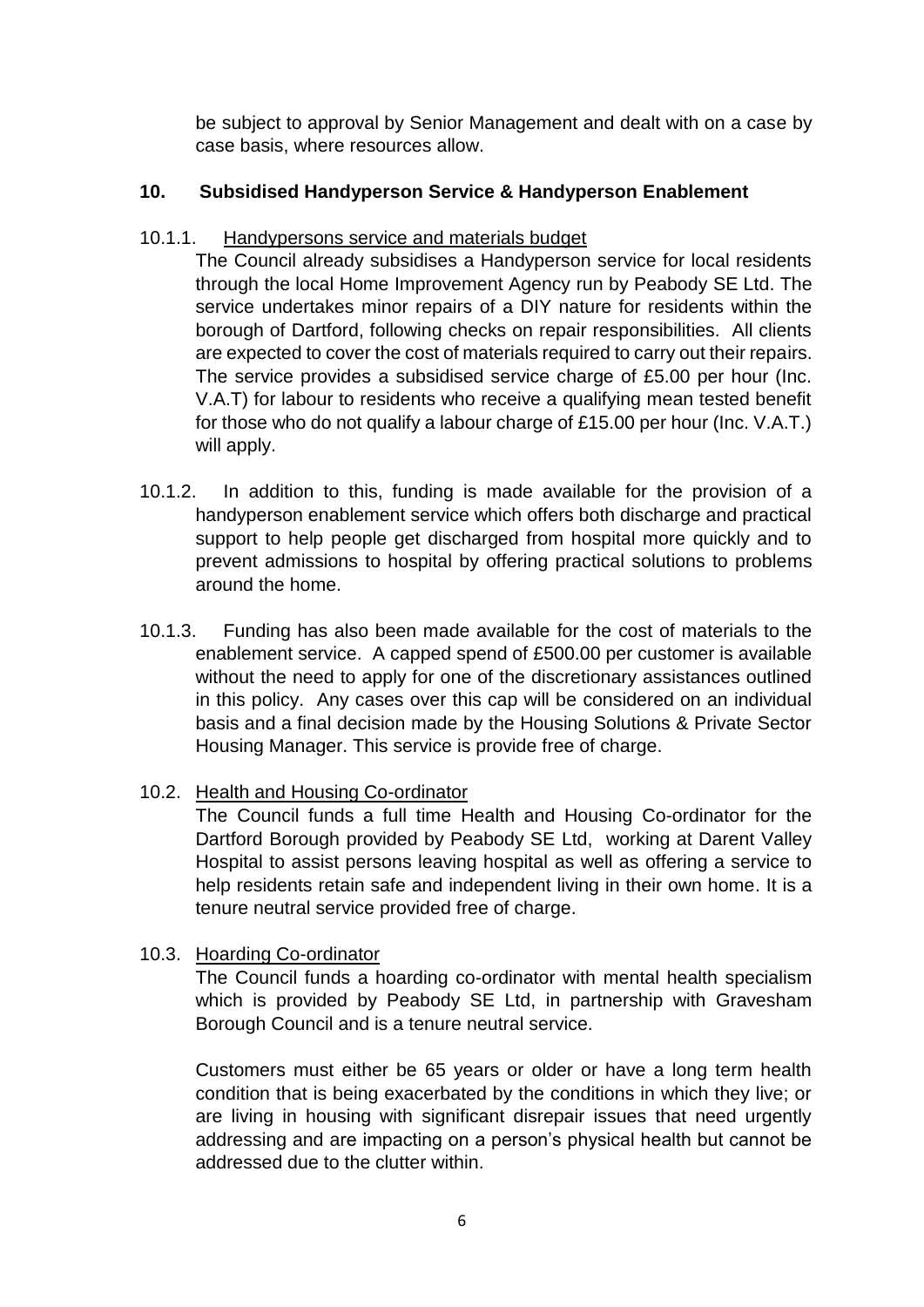The service will endeavour to ascertain the underlying cause that leads to hoarding and will work to support the person to agree to a referral to an appropriate ongoing service.

Referrals will be treated as a priority where a patient is in hospital and their discharge is dependent on clutter/hoarding being dealt with to ensure a safe home environment. Referrals can be received from any of the Kent mental health units where patients discharging need assistance with housing related issues and they are either a resident of Dartford or Gravesham. Referrals can also be accepted from Local Authorities, Kent Fire and Rescue Service and Health and Social Care professionals.

All referrals must meet the service criteria, any variation to the criteria must receive prior approval from the relevant Local Authority before the service's involvement.

This service is provided free of charge.

## **11. Grant Conditions**

- 11.1.1. All assistance is non-means tested and non-repayable and is available to all eligible residents. Tenants are eligible for assistance not required to be met by the landlord (e.g. de-cluttering, deep cleaning, purchase of mattresses etc.).
- 11.1.2. To be eligible for a safe and secure grant, for under 65 year olds, written evidence must be provided to the Council confirming the applicant's medical condition, e.g. GP referral letters/hospital letters.
- 11.1.3. In each grant case, an application form must be completed and approved by the Council.
- 11.1.4. Applicants, or their advocate, need to provide one quote for all works or the provision of equipment.
- 11.1.5. Consent for works to be completed on a property must be provided by an owner of the property.
- 11.1.6. An application for any assistance shall be in a form approved by the Council.
- 11.1.7. Any application for assistance for work, which has been carried out or already commenced, will be refused.
- 11.1.8. In all cases, funding will only be provided where there is no other assistance/funding available to the applicant.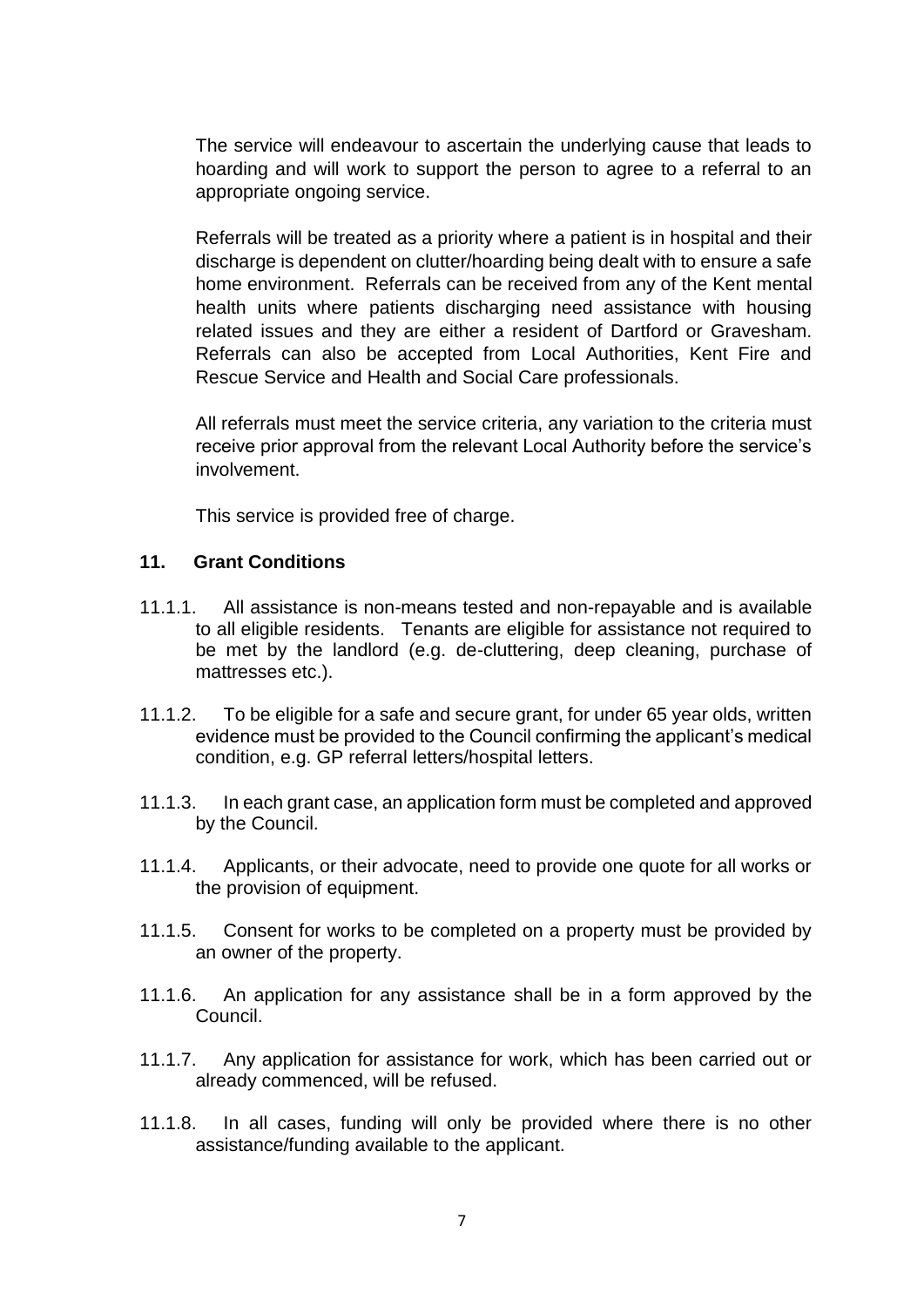11.1.9. In all cases, discretionary assistance is subject to budget availability and may be frozen by the Council when necessary.

## **12. Decision and Notification**

- 12.1.1. The Council will notify an applicant in writing whether his or her application is refused or approved.
- 12.1.2. If the Council approves the application, the notification will specify the works eligible for assistance, the value of the assistance and the contractor's quotation on which the assistance is based.
- 12.1.3. If the application is refused, the notification will include the reasons for refusal.

## **13. Supervision of Works**

- 13.1.1. The responsibility for supervision of the works and obtaining any necessary Building Regulations approval or other consent rests with the applicant or his or her agent. The Council does not accept any responsibility for supervision of the works.
- 13.1.2. The Council is not responsible for the quality of the work or any defects that arise.

## **14. Payments**

- 14.1.1. The Council will pay assistance direct to the contractor either in instalments or in one lump sum on completion of the works. It should be noted that the Contract is between the applicant and the contractor, not the Council.
- 14.1.2. Payments will be made by the Council direct to the contractor on satisfactory completion of works. Where assistance is payable, but the eligible works have not been executed to the satisfaction of the Council, the Council may withhold some or all of the payment from the contractor until the issue is resolved to the satisfaction of the Council. Where works are completed to the satisfaction of the Council, but not the applicant, the Council may still make full payment to the contractor.

## **15. Death of the applicant**

Where the applicant dies before the eligible works have been completed, the Council has discretion whether to pay any assistance in respect of some or all of the works already carried out or any other works covered by the application.